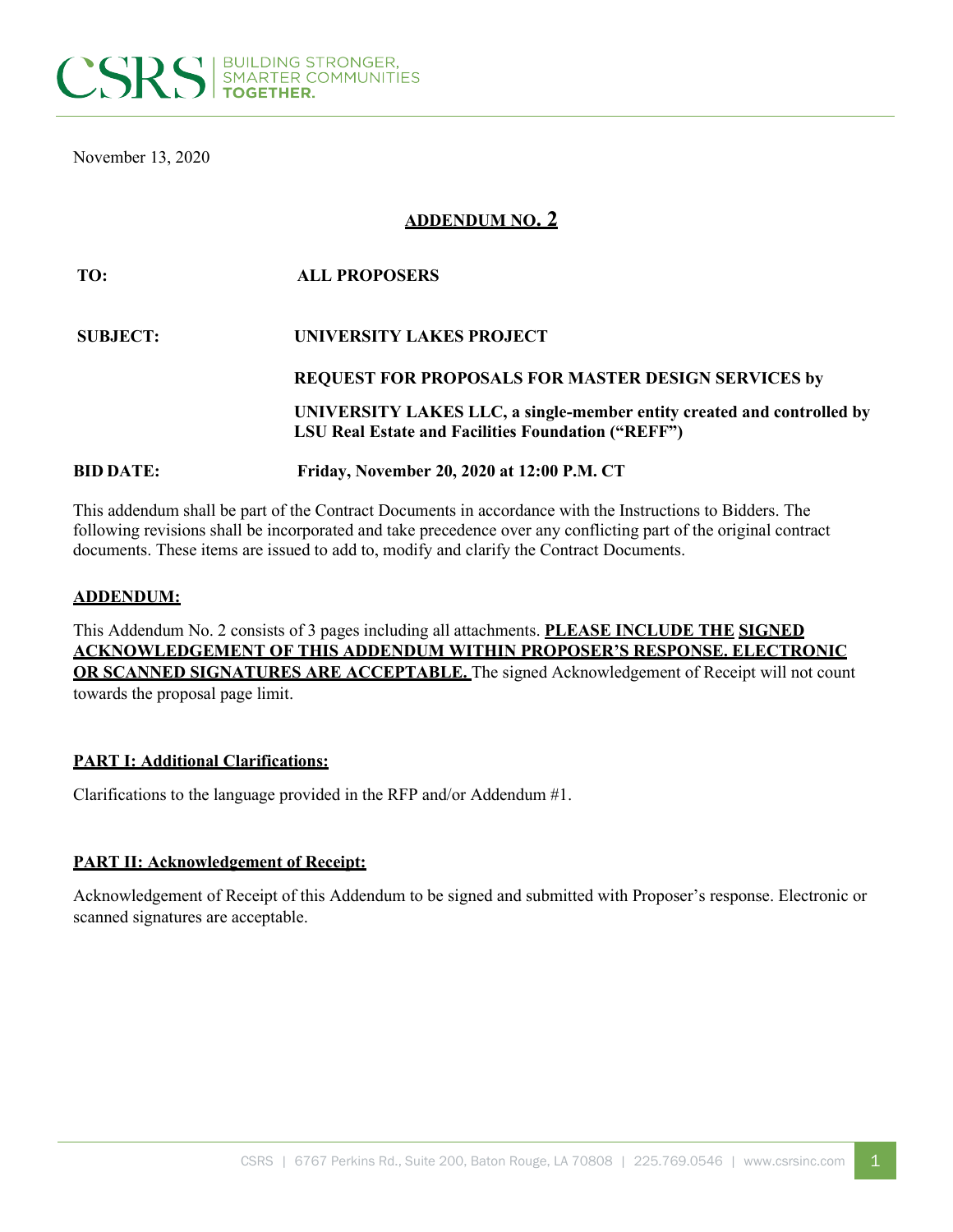# **PART I: Additional Clarifications:**

1. Proposal submissions must not exceed 30 pages, not including Proposed Fee, Acknowledgements of Receipt of addendums, and other required documents noted in Schedule A to the RFP. All proposals are required to be submitted electronically, per the requirements in Section II of the RFP. While formatting for front-and-back (two-sided) pages is allowed, please note that when used, the front of a page will count as one page towards the limit, as will the back of a page.

End of Section